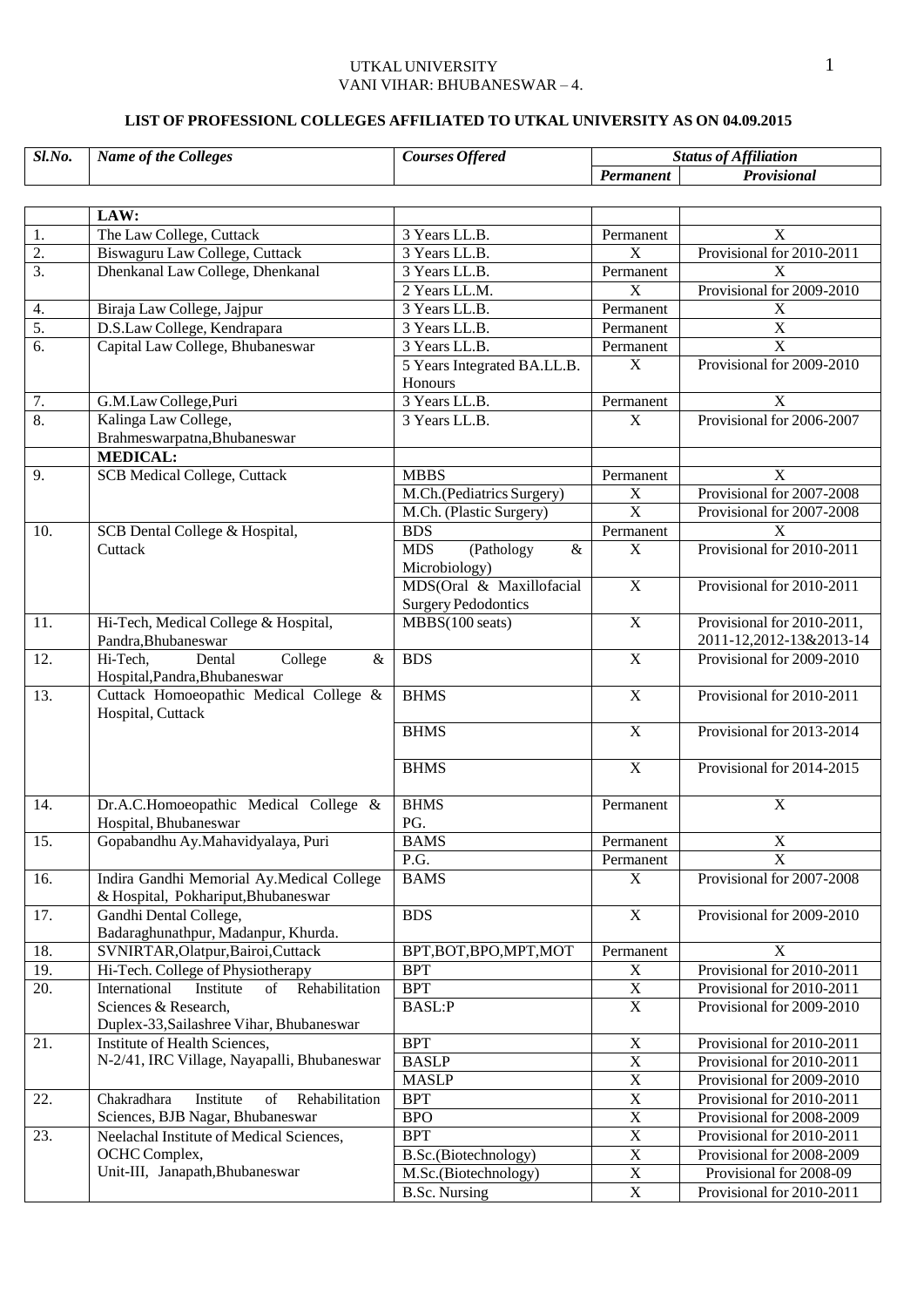## UTKAL UNIVERSITY 2 VANI VIHAR: BHUBANESWAR – 4.

# **LIST OF PROFESSIONL COLLEGES AFFILIATED TO UTKAL UNIVERSITY AS ON 04.09.2015**

|        |                                  |                        | Permanent | <b>Provisional</b>           |
|--------|----------------------------------|------------------------|-----------|------------------------------|
| Sl.No. | <b>Name of the Colleges</b>      | <b>Courses Offered</b> |           | <b>Status of Affiliation</b> |
|        |                                  | M.Sc. Nursing-10 Seats |           | Provisional for 2013-2014    |
|        |                                  | B.Sc. Nursing-40Seats  |           | Provisional for 2013-2014    |
|        |                                  | B.Sc. Nursing-40Seats  |           | Provisional for 2012-2013    |
|        | Plot -68, Rasulgarh, Bhubaneswar | B.Sc. Nursing-20Seats  |           | Provisional for 2011-2012    |
| 24.    | Manjari Devi College of Nursing, | B.Sc. Nursing          |           | Provisional for 2010-2011    |

| 25.               | Lord Jagannath Mission's College of Nursing,                                       | <b>B.Sc.Nursing</b>         | $\mathbf X$           | Provisional for 2009-2010 |
|-------------------|------------------------------------------------------------------------------------|-----------------------------|-----------------------|---------------------------|
|                   | Plot<br>No-228/237,<br>Sector-A,<br>Zone-B,                                        | M.Sc. Nursing               | $\overline{X}$        | Provisional for 2009-2010 |
|                   | Mancheswar Industrial Estate,                                                      |                             |                       |                           |
|                   | Bhubneswar-10                                                                      |                             |                       |                           |
| 26.               | VISWASS College of Nursing,                                                        | <b>B.Sc. Nursing</b>        | $\overline{X}$        | Provisional for 2009-2010 |
|                   | Plot No-474, Pitapalli Square, Khurda                                              | M.Sc. Nursing               | $\overline{X}$        | Provisional for 2009-2010 |
| 27.               | Hi-Tech. College of Nursing,                                                       | B.Sc. Nursing(44 Seats)     | $\overline{\text{X}}$ | Provisional for 2011-2012 |
| 28.               | Pandara, Rasulgarh, Bhubaneswar                                                    |                             | $\overline{X}$        | Provisional for 2009-2010 |
|                   | College of Nursing,<br>Plot No-201, Ranihat, Medical Road,                         | <b>B.Sc. Nursing</b>        |                       |                           |
|                   | Cuttack.                                                                           |                             |                       |                           |
|                   |                                                                                    | B.Sc. Nursing-50            | $\mathbf X$           | Provisional for 2013-2014 |
|                   |                                                                                    |                             |                       |                           |
|                   |                                                                                    |                             |                       |                           |
| 29.               | N.K.Choudhury College of Teacher's                                                 | B.Ed. & M.Ed.               | Permanent             | $\mathbf X$               |
|                   | Education, Angul                                                                   |                             |                       |                           |
| 30.               | Radhanath Institute of Advanced                                                    | B.Ed.<br>&<br>M.Ed.         | Permanent             | $\mathbf X$               |
|                   | Studies, Cuttack                                                                   | M.Phil(Education)           |                       |                           |
| $\overline{31}$ . | Hindi Teachers Training Institute,                                                 | <b>Bachelor</b> of Hindi    | $\overline{X}$        | Provisional for 2009-2010 |
|                   | Old Secretariat, Building, Cuttack                                                 | Education (B.H.Ed.)         |                       |                           |
| 32.               | Regional Institute of Education,<br>Bhubaneswar                                    | BA.B.Ed.<br>B.Sc. B.Ed.     | Permanent             | $\mathbf X$               |
|                   |                                                                                    | 2 Years B.Ed.               |                       |                           |
|                   |                                                                                    | M.Ed.                       |                       |                           |
|                   |                                                                                    | M.Phil(Education)           |                       |                           |
| 33.               | Nalini Devi Women's College of Teachers                                            | B.Ed. & M.Ed.               | Permanent             | $\mathbf X$               |
|                   | Education, Bhubaneswar                                                             |                             |                       |                           |
| $\overline{34}$ . | Govt. College of Physical Education,                                               | B.P.Ed. & M.P.Ed.           | Permanent             | $\overline{X}$            |
|                   | Kalinga Stadium, Bhubaneswar                                                       |                             |                       |                           |
| 35.               | P.N.College of Library & Information                                               | B.Lib. & Inf.Sc.            | Permanent             | $\overline{X}$            |
|                   | Science, Bhubaneswar                                                               |                             |                       |                           |
| 36.               | NISWASS,                                                                           | <b>BSW &amp;MSW</b>         | Permanent             | $\overline{X}$            |
| $\overline{37}$ . | 3, Chandrasekharpur, Bhubaneswar<br>Centre for Development & Communication,        | MA(Social                   | Permanent             | $\overline{X}$            |
|                   | Chandrasekharpur, Bhubaneswar                                                      | Communication)              |                       |                           |
| 38.               | English Language Training Institute,                                               | P.G.Diploma in Teaching     | Permanent             | $\mathbf X$               |
|                   | Maitree Vihar, CSpur, Bhubaneswar                                                  | English                     |                       |                           |
| 39.               | Choudhury<br>for<br>Nabakrishna<br>Centre                                          | M.Phil(Economics)           | Permanent             | $\mathbf X$               |
|                   | Development Studies, Bhubaneswar                                                   |                             |                       |                           |
| 40.               | Regional College of Management,                                                    | MA(TA)                      | Permanent             | $\mathbf X$               |
|                   | Chakadola Vihar, Bhubaneswar                                                       |                             |                       |                           |
| 41.               | Institute of Mathematics & Application,                                            | B.Sc.(Hons.)<br>Mathematics | Permanent             | $\overline{X}$            |
|                   | Andharua, Bhubaneswar                                                              | with Computing              |                       |                           |
|                   |                                                                                    | M.A./M.Sc. Computational    | Permanent             | $\overline{X}$            |
|                   |                                                                                    | Finance                     | $\overline{X}$        | Provisional for 2007-2008 |
| 42.               | $\&$<br>Raneswar<br>Institute<br>of<br>Management<br>Information Technology, Angul | <b>BCA</b>                  |                       |                           |
| 43.               | Trident Academy of Creative Technology,                                            | <b>BCA &amp; BBA</b>        | $\overline{\text{X}}$ | Provisional for 2008-2009 |
|                   | Plot No.F2/B, Infocity Area, Chandaka                                              | B.Sc. (Biotechnology)       | $\overline{X}$        | Provisional for 2008-2009 |
|                   | Industrial Estate, Bhubaneswar                                                     | M.Sc.(Biotechnology)        | $\overline{X}$        | Provisional for 2007-2008 |
|                   |                                                                                    | M.Sc.(Biotechnology)-27     | $\overline{X}$        | Provisional for 2012-2013 |
|                   |                                                                                    | M.Sc.(Biotechnology)-15     | $\overline{X}$        | Provisional for 2013-2014 |
|                   |                                                                                    | M.Sc.(Biotechnology)-12     | $\overline{X}$        | Provisional for 2014-2015 |
|                   |                                                                                    | M.Sc.(Bio-informatics)      | $\overline{\text{X}}$ | Provisional for 2008-2009 |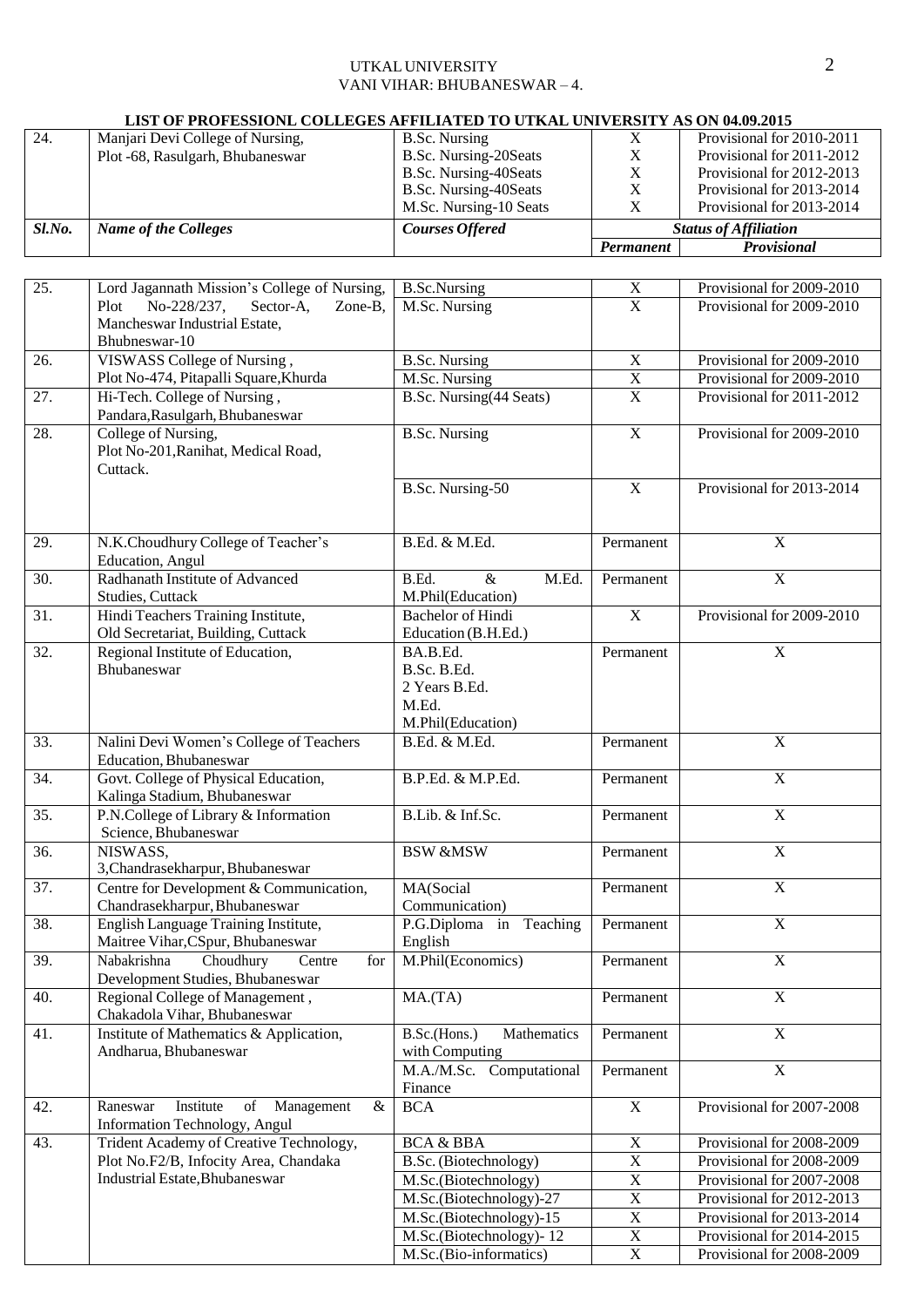# UTKAL UNIVERSITY 3 VANI VIHAR: BHUBANESWAR – 4.

#### **LIST OF PROFESSIONL COLLEGES AFFILIATED TO UTKAL UNIVERSITY AS ON 04.09.2015**

|     |                                            | M.Sc.Medical           | Provisional for 2007-2008 |
|-----|--------------------------------------------|------------------------|---------------------------|
|     |                                            | Biotechnology          |                           |
| 44. | Academy of Management & Information        | BCA & BBA              | Provisional for 2010-2011 |
|     | Technology, IID Centre, Bidyavihar, Khurda | <b>MJMC</b>            | Provisional for 2010-2011 |
|     |                                            | B.Sc. (Biotechnology)  | Provisional for 2009-2010 |
|     |                                            | M.Sc. (Biotechnology   | Provisional for 2009-2010 |
|     |                                            | M.Sc. (Bioinformatics) | Provisional for 2010-2011 |

*Sl.No. Name of the Colleges Courses Offered Status of Affiliation*

|                   |                                                                                                                                                                 |                                                                             | Permanent               | <b>Provisional</b>                                                                       |
|-------------------|-----------------------------------------------------------------------------------------------------------------------------------------------------------------|-----------------------------------------------------------------------------|-------------------------|------------------------------------------------------------------------------------------|
|                   |                                                                                                                                                                 |                                                                             |                         |                                                                                          |
| 45.               | Bhubaneswar College of Computer Science &<br>Technology, Jayadev Vihar, Bhubaneswar                                                                             | <b>BCA &amp; PGDCA</b>                                                      | $\overline{X}$          | Provisional for 2007-2008                                                                |
| 46.               | $\overline{\mathcal{X}}$<br>Regional<br>College<br>of<br>Engineering<br>Management,<br>Plot No-18, Sector-A,Zone-B,Mancheswar<br>Industrial Estate, Bhubaneswar | <b>BCA</b>                                                                  | $\overline{X}$          | Provisional for 2007-2008                                                                |
| 47.               | College of Business Management,<br>Mukund Prasad, Khurda                                                                                                        | <b>BCA &amp; BBA</b>                                                        | $\mathbf X$             | Provisional for 2008-2009                                                                |
| 48.               | Ganesh Institute of Engg. & Technology,<br>Ekamra Vihar, Bhubaneswar                                                                                            | <b>BCA</b>                                                                  | $\overline{X}$          | Provisional for 2007-2008                                                                |
| 49.               | Engineering<br>College<br>Orissa<br>of<br>&<br>Management, Rudrapur, Pahal, Bhubaneswar                                                                         | <b>BCA &amp; BBA</b>                                                        | $\overline{X}$          | Provisional for 2007-2008                                                                |
| 50.               | NIIS Institute of Information Science,                                                                                                                          | <b>BCA &amp; BBA</b>                                                        | $\mathbf X$             | Provisional for 2010-2011                                                                |
|                   | Bhubaneswar                                                                                                                                                     | <b>MSW</b>                                                                  | $\overline{X}$          | Provisional for 2010-2011                                                                |
|                   |                                                                                                                                                                 | M.A.(TA)                                                                    | $\overline{X}$          | Provisional for 2009-2010                                                                |
|                   |                                                                                                                                                                 | <b>BSW</b>                                                                  | $\overline{X}$          | Provisional for 2007-2008                                                                |
| 51.               | Nehru Institute of Information Science &                                                                                                                        | <b>BCA &amp;BBA</b>                                                         | $\overline{X}$          | Provisional for 2007-2008                                                                |
|                   | Technology,<br>Mancheswar Industrial Estate, Bhubaneswar                                                                                                        | B.Sc.(Biotechnology)                                                        | $\overline{X}$          | Provisional for 2007-2008                                                                |
| 52.               | Mangala Institute of Technology, Puri                                                                                                                           | <b>BCA</b>                                                                  | $\overline{X}$          | Provisional for 2007-2008                                                                |
| 53.               | Millenium Academy of Higher Education,<br>Nayagarh                                                                                                              | <b>BCA &amp; BBA</b>                                                        | $\overline{X}$          | Provisional for 2007-2008                                                                |
| 54.               | IPSAR, Ipsar House, Sector-6, CDA, Cuttack                                                                                                                      | <b>BCA &amp; BBA</b>                                                        | $\mathbf X$             | Provisional for 2007-2008                                                                |
| $\overline{55}$ . | Com.Point<br>Institute<br>of<br>Technology,<br>Gamhadia, Canal Road, Cuttack                                                                                    | <b>BCA &amp; PGDCA</b>                                                      | $\overline{\mathbf{X}}$ | Provisional for 2007-2008                                                                |
| 56.               | Institute of Media Studies,                                                                                                                                     | <b>BCA &amp; BBA</b>                                                        | $\overline{\text{X}}$   | Provisional for 2008-2009                                                                |
|                   | OCHC Complex,                                                                                                                                                   | <b>MFC &amp; MAPMIR</b>                                                     | $\overline{\text{X}}$   | Provisional for 2010-2011                                                                |
|                   | Bhubaneswar                                                                                                                                                     | <b>MJMC</b>                                                                 | $\overline{X}$          | Provisional for 2010-2011                                                                |
|                   |                                                                                                                                                                 | <b>MSW</b>                                                                  | $\overline{\text{X}}$   | Provisional for 2010-2011                                                                |
| 57.               | MITS School of Biotechnology,                                                                                                                                   | <b>BCA</b>                                                                  | $\overline{\text{X}}$   | Provisional for 2009-2010                                                                |
|                   | Infocity, Patia, Chandaka Industrial Estate,                                                                                                                    | B.Sc.(Biotechnology)                                                        | $\overline{\text{X}}$   | Provisional for 2008-2009                                                                |
|                   | Bhubaneswar                                                                                                                                                     | M.Sc.(Biotechnology)<br>M.Sc.(Biotechnology)-<br>29,53,31 and 24 seats res. | $\overline{X}$<br>X     | Provisional for 2008-2009<br>Provisional for 2011-<br>12,2012-13,2013-14 and<br>2014-15. |
| 58.               | Vivekananda Institute of Social Work and                                                                                                                        | BBA-9 seats                                                                 | X                       | Provisional for 2010-2011                                                                |
|                   | Social Sciences, Pitapalli Square, Khurda                                                                                                                       | BBA-15 seats                                                                | $\mathbf X$             | Provisional for 2011-2012                                                                |
|                   |                                                                                                                                                                 | BBA-11 seats                                                                | $\overline{X}$          | Provisional for 2012-2013                                                                |
|                   |                                                                                                                                                                 | <b>BBA-21 Seats</b>                                                         | $\overline{X}$          | Provisional for 2013-2014                                                                |
|                   |                                                                                                                                                                 | <b>BBA-60 Seats</b>                                                         | Permanent               | X                                                                                        |
|                   |                                                                                                                                                                 | <b>MSW</b>                                                                  | X                       | Provisional for 2007-2008                                                                |
|                   |                                                                                                                                                                 | <b>BSW</b>                                                                  | $\mathbf X$             | Provisional for 2008-2009                                                                |
|                   |                                                                                                                                                                 | M.Comm(Fin.&Cont.)-32                                                       | $\overline{\text{X}}$   | Provisional for 2011-2012                                                                |
|                   |                                                                                                                                                                 | M.Comm(Fin.&Cont.)-41                                                       | $\overline{\text{X}}$   | Provisional for 2012-2013                                                                |
|                   |                                                                                                                                                                 | M.Comm(Fin.&Cont.)-26                                                       | $\overline{\text{X}}$   | Provisional for 2013-2014                                                                |
|                   |                                                                                                                                                                 | M.Comm(Fin.&Cont.)-24                                                       | $\overline{\text{X}}$   | Provisional for 2014-2015                                                                |
|                   |                                                                                                                                                                 | MFC(41 seats)                                                               | $\overline{\text{X}}$   | Provisional for 2010-2011                                                                |
| 59.               | Royal School of Management & Technology,                                                                                                                        | <b>BCA &amp; BBA</b>                                                        | $\overline{\text{X}}$   | Provisional for 2009-2010                                                                |
|                   | Bhubaneswar                                                                                                                                                     | $BCA - 10$ seats                                                            | $\mathbf X$             | Provisional for 2010-2011                                                                |
|                   |                                                                                                                                                                 | BBA---26 seats                                                              | $\overline{X}$          | Provisional for 2010-2011                                                                |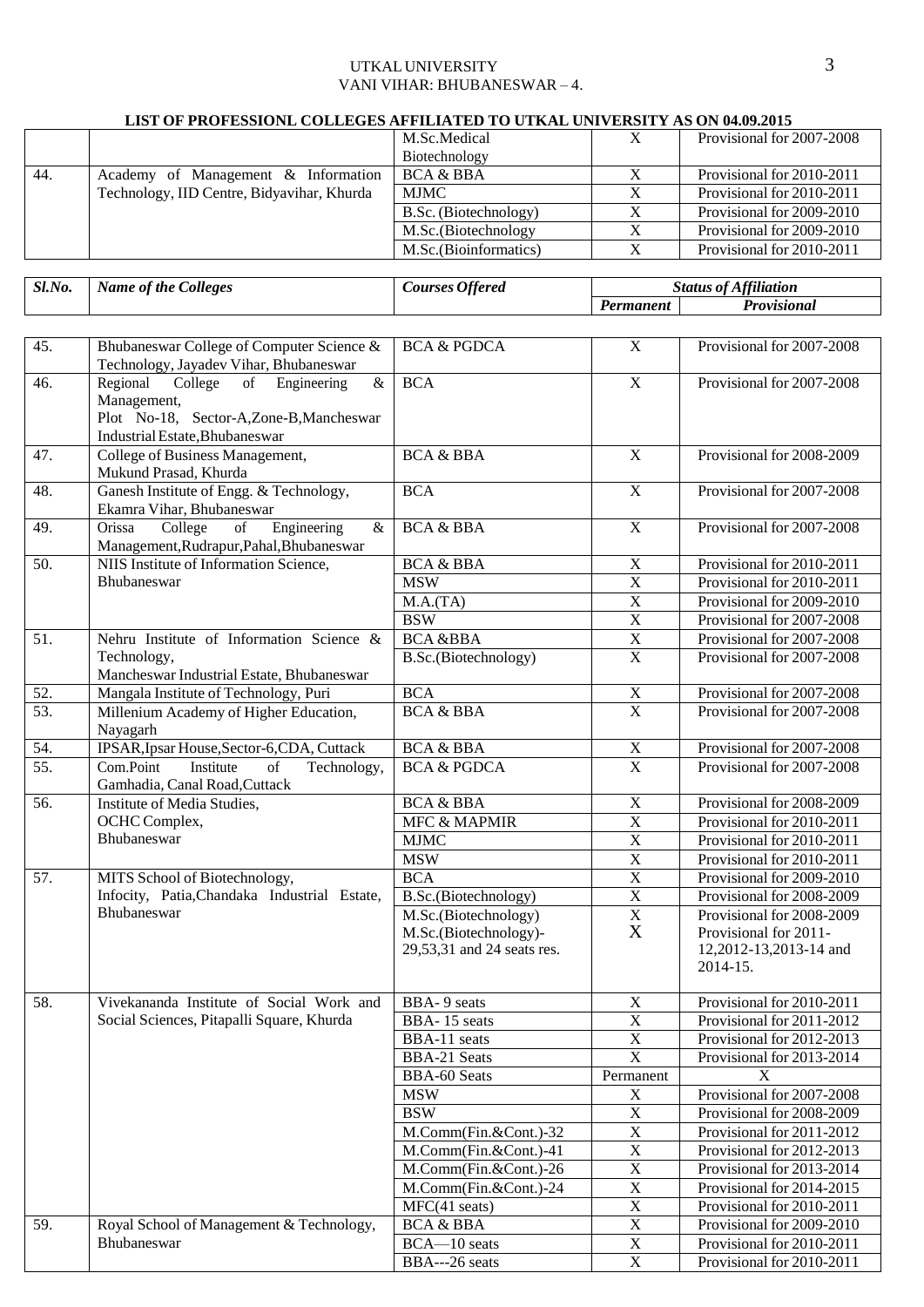#### UTKAL UNIVERSITY 4 VANI VIHAR: BHUBANESWAR – 4.

| LIST OF PROFESSIONL COLLEGES AFFILIATED TO UTKAL UNIVERSITY AS ON 04.09.2015 |                                                       |                       |              |                           |
|------------------------------------------------------------------------------|-------------------------------------------------------|-----------------------|--------------|---------------------------|
|                                                                              |                                                       | B.Sc. (Biotechnology) | X            | Provisional for 2009-2010 |
|                                                                              |                                                       | M.Sc.(Biotechnology)  | X            | Provisional for 2009-2010 |
|                                                                              |                                                       | M.Sc.(Bioinformatics) | X            | Provisional for 2007-2008 |
| 60.                                                                          | PJ College of Management & Technology,                | <b>BCA &amp; BBA</b>  | X            | Provisional for 2009-2010 |
|                                                                              | Kesora, Bhubaneswar                                   |                       |              |                           |
| 61.                                                                          | Arya School of Management & Information               | <b>BCA &amp; BBA</b>  | X            | Provisional for 2008-2009 |
|                                                                              | Technology, Kharavel Nagar, Bhubaneswar               | MJMC                  | X            | Provisional for 2008-2009 |
|                                                                              |                                                       | <b>MFC</b>            | X            | Provisional for 2008-2009 |
| 62.                                                                          | of<br>Higher<br>Regional<br>College<br><b>Studies</b> | <b>BCA</b>            | X            | Provisional for 2007-2008 |
|                                                                              | <b>Bhubaneswar</b>                                    | <b>MAPMIR</b>         | X            | Provisional for 2007-2008 |
| 63.                                                                          | &<br>Kushagra<br>Institute<br>of<br>Information       | <b>BCA &amp; BBA</b>  | X            | Provisional for 2010-2011 |
|                                                                              | Management Science, Pirabazar, Cuttack                | <b>MFC</b>            | X            | Provisional for 2010-2011 |
|                                                                              |                                                       | MA(PM&IR)             | X            | Provisional for 2010-2011 |
|                                                                              |                                                       | MA(PM&IR)             | X            | Provisional for 2011-2012 |
|                                                                              |                                                       | MA(PM&IR)             | X            | Provisional for 2012-2013 |
|                                                                              |                                                       | B.Sc.(ITM)            | $\mathbf{X}$ | Provisional for 2010-2011 |
| 64.                                                                          | IMAGE, Rasulgarh, Bhubaneswar                         | <b>BCA &amp; BBA</b>  | X            | Provisional for 2007-2008 |
|                                                                              |                                                       | B.Sc.(Biotechnology)  | X            | Provisional for 2007-2008 |
|                                                                              |                                                       | M.Sc.(Biotechnology)  | X            | Provisional for 2007-2008 |

| Sl.No. | <b>Name of the Colleges</b> | <b>Courses Offered</b> |           | <b>Status of Affiliation</b> |
|--------|-----------------------------|------------------------|-----------|------------------------------|
|        |                             |                        | Permanent | Provisional                  |

| 65.               | Patnaik<br>Institute<br>of<br>Information<br>Biju<br>Technology & Management Studies, | <b>BCA &amp; BBA</b> | $\overline{X}$          | Provisional for 2007-2008 |
|-------------------|---------------------------------------------------------------------------------------|----------------------|-------------------------|---------------------------|
|                   | Chandaka Industrial Estate, Infocity, Patia,<br>Bhubaneswar                           |                      |                         |                           |
| 66.               | ASBM Institute of BBA,                                                                | BBA(85 Seats)        | $\mathbf X$             | Provisional for 2010-2011 |
|                   | Siksha Vihar, Bhola, Chandaka, Bhubaneswar                                            | BBA(65 Seats)        | $\mathbf X$             | Provisional for 2011-2012 |
|                   |                                                                                       | BBA(77 Seats)        | $\mathbf X$             | Provisional for 2012-2013 |
|                   |                                                                                       | <b>BBA(120</b>       | $\overline{X}$          | Provisional for 2014-2015 |
|                   |                                                                                       | Seats)               |                         |                           |
| 67.               | Pentagon<br>Computer<br>Academy,                                                      | <b>BCA</b>           | $\overline{X}$          | Provisional for 2007-2008 |
|                   | Samantavihar, Nalco Chhak, Bhubaneswar                                                |                      |                         |                           |
| 68.               | DAV School of Business Management,                                                    | <b>BBA</b>           | $\overline{\mathbf{X}}$ | Provisional for 2010-2011 |
|                   | Unit-8, Bhubaneswar                                                                   |                      |                         |                           |
| 69.               | Satyananda Institute of Management &                                                  | <b>BCA</b>           | $\overline{X}$          | Provisional for 2008-2009 |
|                   | Information<br>Technology,                                                            |                      |                         |                           |
|                   | Chandraekharpur, Bhubaneswar                                                          |                      |                         |                           |
| 70.               | Nilachakra Institute of Management<br>$\&$                                            | <b>BCA &amp; BBA</b> | $\overline{X}$          | Provisional for 2008-2009 |
|                   | Technology, Beherasahi Square, Nayapalli,<br>Bhubaneswar                              | <b>MFC</b>           | $\mathbf X$             | Provisional for 2008-2009 |
| $\overline{71}$ . | Sophitorium Institute of Technology & Life                                            | <b>BCA &amp; BBA</b> | $\overline{X}$          | Provisional for 2008-2009 |
|                   | Skills, Jatni, Khurda                                                                 |                      |                         |                           |
| 72.               | Science<br>Degree<br>College,<br>Inter                                                | <b>BCA &amp; BBA</b> | $\overline{X}$          | Provisional for 2009-2010 |
|                   | Kantabad, Khurda                                                                      |                      |                         |                           |
| 73                | Affinity Business School,                                                             | <b>BCA &amp; BBA</b> | $\mathbf X$             | Provisional for 2008-2009 |
|                   | Mancheswar Industrial Estate, Bhubaneswar                                             |                      |                         |                           |
| 74.               | Kalinga<br>Institute<br>Management<br>of<br>$\&$                                      | <b>BBA</b>           | $\overline{X}$          | Provisional for 2008-2009 |
|                   | Technology, OCHC Complex,<br>Unit-III,                                                | <b>MFC</b>           | $\overline{X}$          | Provisional for 2008-2009 |
|                   | Bhubaneswar                                                                           | <b>MAPMIR</b>        | $\overline{X}$          | Provisional for 2008-2009 |
| 75.               | <b>Computer Application Centre, Cuttack</b>                                           | <b>BCA</b>           | $\overline{X}$          | Provisional for 2009-2010 |
| 76.               | Institute of Technology & Management                                                  | <b>BCA &amp; BBA</b> | $\overline{\mathbf{X}}$ | Provisional for 2009-2010 |
|                   | Studies, Praja Niketan, Nimapara                                                      |                      |                         |                           |
| 77.               | Mothers Business School,                                                              | <b>BBA</b>           | $\overline{X}$          | Provisional for 2009-2010 |
|                   | Unit-I, Bhubaneswar                                                                   |                      |                         |                           |
| 78.               | Dhenkanal College of Computer Science &                                               | <b>BCA</b>           | $\mathbf X$             | Provisional for 2010-2011 |
|                   | Management, Muktadeipur Sasan, Dhenkanal                                              |                      |                         |                           |
| 79.               | Institute of Entrepreneurship Development,                                            | <b>BBA</b>           | X                       | Provisional for 2010-11   |
|                   | Mancheswar<br>Industrial<br>Orissa,<br>Estate.                                        |                      |                         |                           |
|                   | <b>Bhubaneswar</b>                                                                    |                      |                         |                           |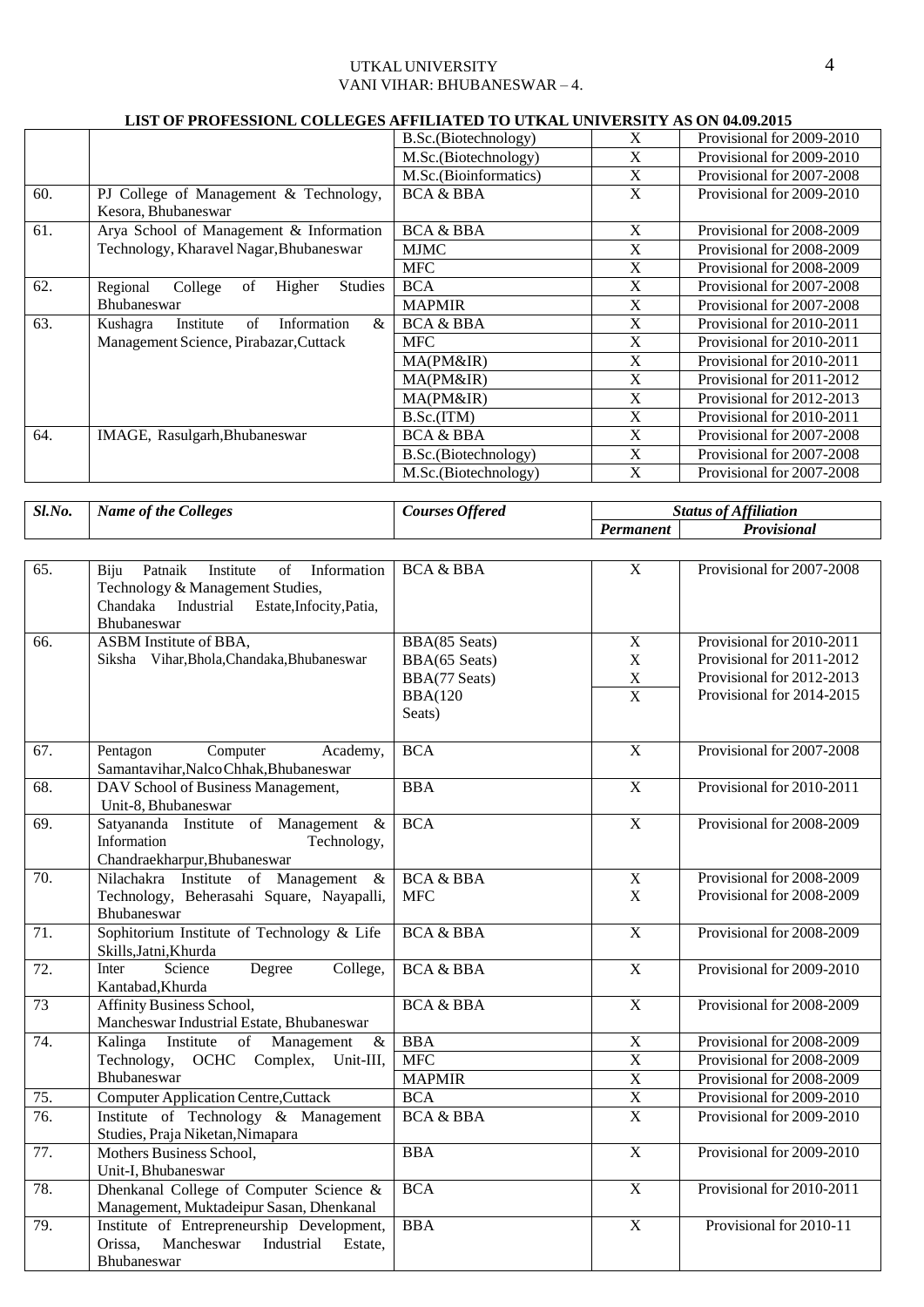# UTKAL UNIVERSITY 5 VANI VIHAR: BHUBANESWAR – 4.

#### **LIST OF PROFESSIONL COLLEGES AFFILIATED TO UTKAL UNIVERSITY AS ON 04.09.2015**

| 80  | Jewels International (Chetana Institute for<br>Mentally Handicapped),                                            | B.Ed.(Special Edn.)<br>MR. | X      | Provisional for 2010-2011                          |
|-----|------------------------------------------------------------------------------------------------------------------|----------------------------|--------|----------------------------------------------------|
|     | Institutional<br>$A/3$ .<br>Near<br>Swasti<br>Area,<br>Plaza, Bhubaneswar                                        | M.Ed.(Special Edn.)<br>MR. | X      | Provisional for 2009-2010                          |
| 81. | BRM Institute of Management & Information<br>Technology, Kausalyaganga, Puri                                     | B.Sc.(ITM)                 | X      | Provisional for 2008-2009                          |
| 82. | Prasannamani College of Physical Education<br>& Yoga, Tigiria, Cuttack                                           | <b>BPE</b>                 | X      | Provisional for 2009-2010                          |
| 83. | Naxatra Institute of Media Studies,<br>Chandrasekharpur, Plot No-1, CNI Complex,<br>Bhubaneswar-24.              | <b>MJMC</b>                | X      | Provisional for 2009-2010.                         |
| 84. | United Institute of IT<br>&<br>Management<br>Chandaka<br>Industrial<br>Studies.<br>Estate.<br><b>Bhubaneswar</b> | <b>BCA</b><br><b>BBA</b>   | X<br>X | Provisional for 2009-10<br>Provisional for 2009-10 |
| 85. | Capital Academy of Professional<br>Studies.<br>Forest Park, Bhubaneswar                                          | <b>BCA</b><br><b>BBA</b>   | X<br>X | Provisional for 2009-10<br>Provisional for 2009-10 |

| Sl.No. | <i>Colleges</i><br>Name of the <b>t</b> | Courses Offered |           | <b>Status of Affiliation</b> |
|--------|-----------------------------------------|-----------------|-----------|------------------------------|
|        |                                         |                 | 'ermanent | Provisional                  |

| 86.             | NISS Institute of Information science &                                                                                                     | <b>BCA</b>                     | $\mathbf X$           | Provisional for 2011-12 |
|-----------------|---------------------------------------------------------------------------------------------------------------------------------------------|--------------------------------|-----------------------|-------------------------|
|                 | Management, Sarala Vihar, Bhubaneswar                                                                                                       | <b>BBA</b>                     | X                     | Provisional for 2011-12 |
|                 |                                                                                                                                             |                                |                       |                         |
|                 |                                                                                                                                             |                                |                       |                         |
|                 |                                                                                                                                             |                                |                       |                         |
| $\overline{87}$ | Institute of Professional Studies & Research,                                                                                               | B.Sc.(Hons)Bio-Technology      | $\overline{X}$        | Provisional for 2009-10 |
|                 | <b>IPSAR House, CDA, Cuttack</b>                                                                                                            |                                |                       | Provisional for 2010-11 |
|                 |                                                                                                                                             |                                |                       |                         |
| 88              | College<br>$% \left( \left( \mathcal{A},\mathcal{A}\right) \right) =\left( \mathcal{A},\mathcal{A}\right)$ of<br>Engineering<br>Star<br>and | <b>BCA</b>                     | $\overline{X}$        | Provisional for 2009-10 |
|                 | Management,                                                                                                                                 | <b>BBA</b>                     | X                     | Provisional for 2010-11 |
|                 | Forest Park, Bhubaneswar                                                                                                                    |                                |                       |                         |
| 89              | Centre for Emerging<br>Technology<br>and                                                                                                    | <b>BBA</b>                     | $\overline{X}$        | Provisional for 2010-11 |
|                 | Excellence, Puri                                                                                                                            | <b>BCA</b>                     | $\mathbf X$           | Provisional for 2010-11 |
|                 |                                                                                                                                             |                                |                       |                         |
| 90              | Creative Techno College, Tamrit Conlony,                                                                                                    | <b>BBA</b>                     | $\overline{X}$        | Provisional for 2011-12 |
|                 | Angul                                                                                                                                       | <b>BCA</b>                     | $\mathbf X$           | Provisional for 2011-12 |
|                 |                                                                                                                                             |                                |                       |                         |
| 91              | S.V.M College(Auto), Jagatsinghpur                                                                                                          | BBA/BCA(60 Seats)              | $\mathbf X$           | Provisional for 2008-   |
|                 |                                                                                                                                             |                                |                       | 2009,2009-10 & 2010-11  |
|                 |                                                                                                                                             |                                |                       |                         |
| 92              | Bijupatnaik<br>$\overline{of}$<br>Information<br>Institute                                                                                  | BBA(60 Seats)                  | $\overline{X}$        | Provisional for 2008-09 |
|                 | Technology<br>Management<br>&<br>Studies,                                                                                                   | BCA(120 Seats)                 | $\mathbf X$           | Provisional for 2008-09 |
|                 | Bhubaneswar                                                                                                                                 | BBA(60 Seats)                  | $\mathbf X$           | Provisional for 2009-10 |
|                 |                                                                                                                                             | BCA(95 Seats)                  | $\mathbf X$           | Provisional for 2009-10 |
|                 |                                                                                                                                             | BBA(38 Seats)                  | $\mathbf X$           | Provisional for 2010-11 |
|                 |                                                                                                                                             | BCA(26 Seats)                  | $\mathbf X$           | Provisional for 2010-11 |
|                 |                                                                                                                                             | BBA(34 Seats)                  | $\mathbf X$           | Provisional for 2011-12 |
|                 |                                                                                                                                             | BCA(27 Seats)                  | X                     | Provisional for 2011-12 |
|                 |                                                                                                                                             |                                |                       |                         |
| 93              | Surajmal Saha Mahavidyalaya, Puri                                                                                                           | M.Sc.(Biotechnology)           | $\overline{X}$        | Provisional for 2012-13 |
|                 |                                                                                                                                             |                                |                       |                         |
| 94              | Binodini Special B.Ed. College, Pichukuli, Via-                                                                                             | B.Ed. Special Education(HI)-   | $\overline{X}$        | Provisional for 2013-14 |
|                 | Begunia, Khurdha-752064                                                                                                                     | $(29$ Seats)                   |                       |                         |
| 95              | Pingalakhi PublicWelfareOrganization(PPWO)                                                                                                  | B.Ed. Special Education(HI)-   | $\overline{X}$        | Provisional for 2013-14 |
|                 | Jayashree Square, Nimapara, Puri                                                                                                            | $(29$ Seats)                   |                       |                         |
| 96              | Unique Institute of Information                                                                                                             | <b>BBA &amp; BCA(30 Seats)</b> | $\overline{\text{X}}$ | Provisional for 2011-12 |
|                 | Technology, Nayagarh                                                                                                                        |                                |                       |                         |
| 97              | IITM, Upper Telenga Bazar, Near Puri Ghat                                                                                                   | BBA-07 & BCA-06Seats           | $\overline{X}$        | Provisional for 2010-11 |
|                 | Thana, Cuttack                                                                                                                              |                                |                       |                         |
| 98              | N.C.(Auto)College,Jajpur, Pin-755001                                                                                                        | BBA-48 & BCA-48Seats           | $\overline{X}$        | Provisional for 2013-14 |
|                 |                                                                                                                                             | <b>Under PPP Mode</b>          |                       |                         |